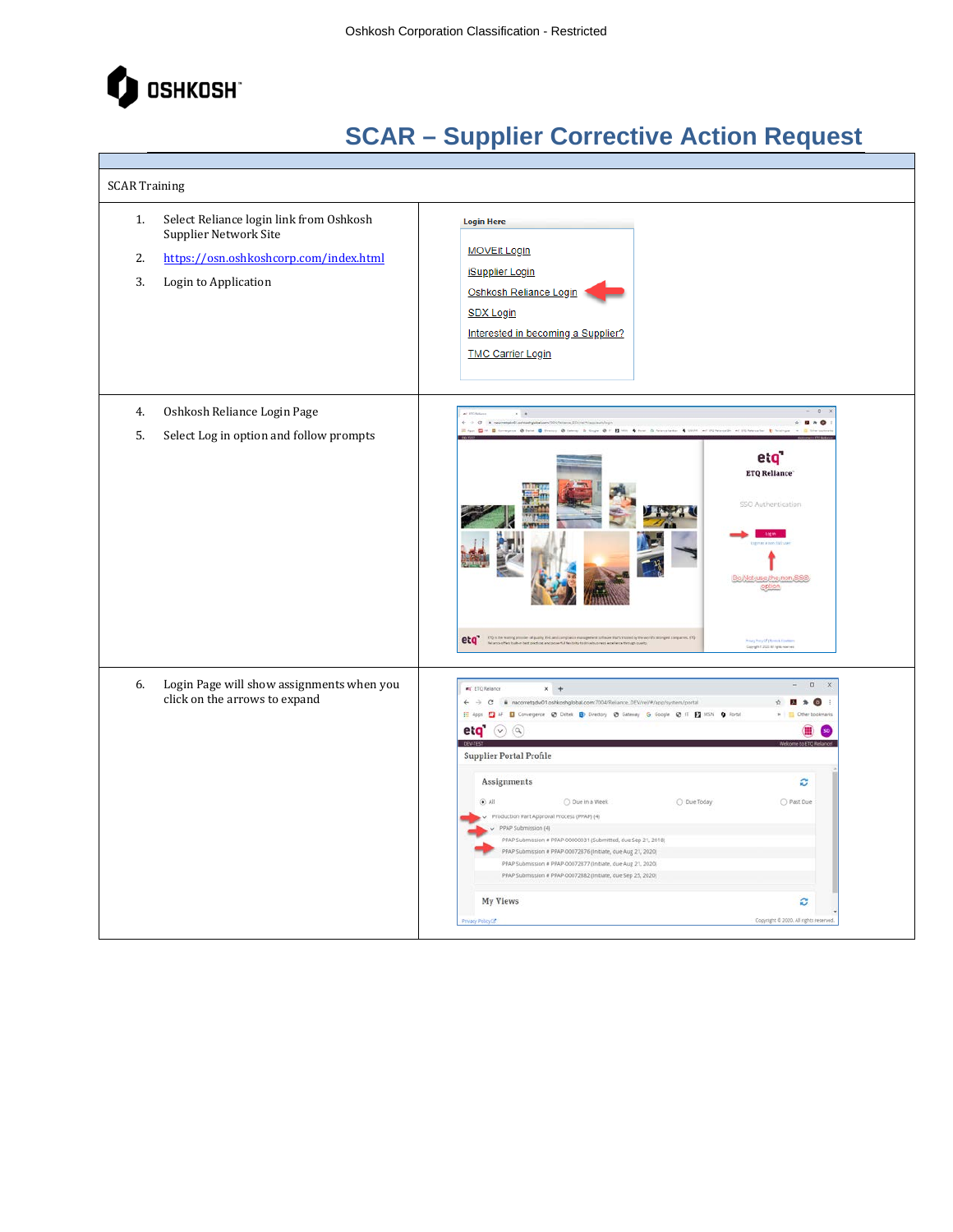

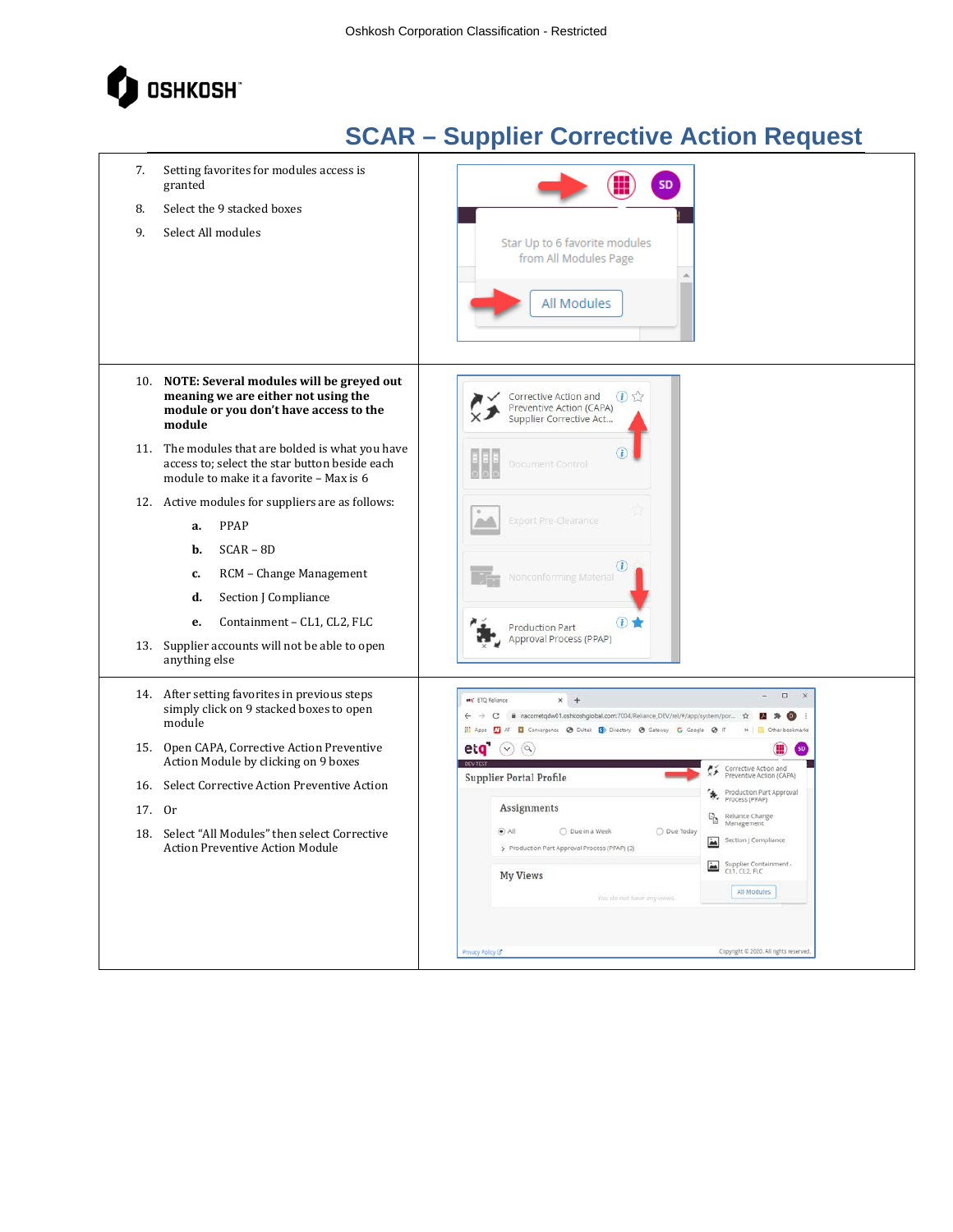

| 19. Multiple navigation options available<br>Reload<br>a.<br>b.<br>Reset<br><b>Expand Rows</b><br>c.<br>Export to PDF or Excel<br>d.<br>Ability to sort on any column<br>е.<br>20. Select "All Views' to expand selections<br>21. Select SCAR by clicking anywhere on row | $eta$ $\odot$ $\odot$<br>Corrective Action and Preventive Action (CAPA) Supplier Corrective Action Request (SCAR 8D)<br>Close Marial<br>AD ATLATED DOCUMENT<br>New Document Distance<br>1. SCAR 8D\1. Open SCAR 8Ds\All Open<br><b>IT VIEWS</b><br>Harvanced Fiter Citeset   III coand lines<br>WIN FEED!<br><b>SCAR Number</b><br>Oshkosh SQA Contact ( Dae Date<br>Supplier Name<br>ERP Supplier ID<br>o<br>crawed filters<br>Excel<br><b>MANYING</b><br>$\vert \cdot \nabla \vert$<br>PDF<br>$\mathcal{R}^{\mathcal{C}}$<br>(yyymmetri) v<br>ED 1. SCAR BD<br>SCAR ED-00001636 Williams Damelt<br>Sep 24, 2020<br>1212121212121212<br>004099<br>Ð<br>Supplier Company<br>Ca 1. Open SCAR 8DE<br>All Opins<br>Past Due<br>Ct 2. Octed SCAR 80s<br>Ca 3. Voided SCAR 806<br>C) 4 All SCAR RDs<br>My Open SCAR 8Ds                                                                                                                                                                                                     |
|---------------------------------------------------------------------------------------------------------------------------------------------------------------------------------------------------------------------------------------------------------------------------|------------------------------------------------------------------------------------------------------------------------------------------------------------------------------------------------------------------------------------------------------------------------------------------------------------------------------------------------------------------------------------------------------------------------------------------------------------------------------------------------------------------------------------------------------------------------------------------------------------------------------------------------------------------------------------------------------------------------------------------------------------------------------------------------------------------------------------------------------------------------------------------------------------------------------------------------------------------------------------------------------------------------|
| 22. Review Problem and Product Information                                                                                                                                                                                                                                | Problem Description (Who, What, Where, When, How Many)<br><b>Enter Problem Description</b><br>Oshkosh Part #<br>Part Name<br>Supplier Part Serial #<br>LH HARDENER SLOW<br>654789<br>004099<br>Quantity Rejected<br>Commodity<br><b>Date Received</b><br>DMR / NMT#<br>Castings/Machining<br>100<br>654321<br>Sep 23, 2020                                                                                                                                                                                                                                                                                                                                                                                                                                                                                                                                                                                                                                                                                             |
| 23. Instructions on how to fill out D1 to D8 are<br>available by clicking on checkbox                                                                                                                                                                                     | D1 Problem Solving Team<br>Show D1 Instructions<br>We can learn of problems from many sources, including: internal metrics used to monitor the health of processes and the organization, feedback from<br>customers and employees, and results of audits against standards and regulations. Use data, not emotions, to prioritize the order of problems to work on.<br>1. How was the problem identified?<br>2. Are real data available to confirm and diagnose the problem?<br>3. Is a team needed to tackle the problem or can one person handle the job working alone?<br>4. What is the level of urgency and impact of the problem?<br>The team champion should be an individual with sufficient authority and influence to:<br>1. Remove roadblocks for the team,<br>2. Drive progress and completion of the 8D.<br>3. Provide positive recognition to the team upon successful completion.<br>The project team leader:<br>1. Takes ownership of the project.<br>2. Drives progress.<br>3. Manages team dynamics. |
| 24. Complete D1<br>Enter Team Champion<br>a.<br>Enter additional team members, if<br>b.<br>applicable                                                                                                                                                                     | D1 Problem Solving Team<br>Show D1 Instructions<br>Supplier Contact Phone #<br>* Team Champion<br><b>Team Leader</b><br><b>DWilliams</b><br>26826<br>Joe Black<br>Team<br><b>Enter Team</b><br><b>Supplier Comments</b><br><b>Enter Supplier Comments</b>                                                                                                                                                                                                                                                                                                                                                                                                                                                                                                                                                                                                                                                                                                                                                              |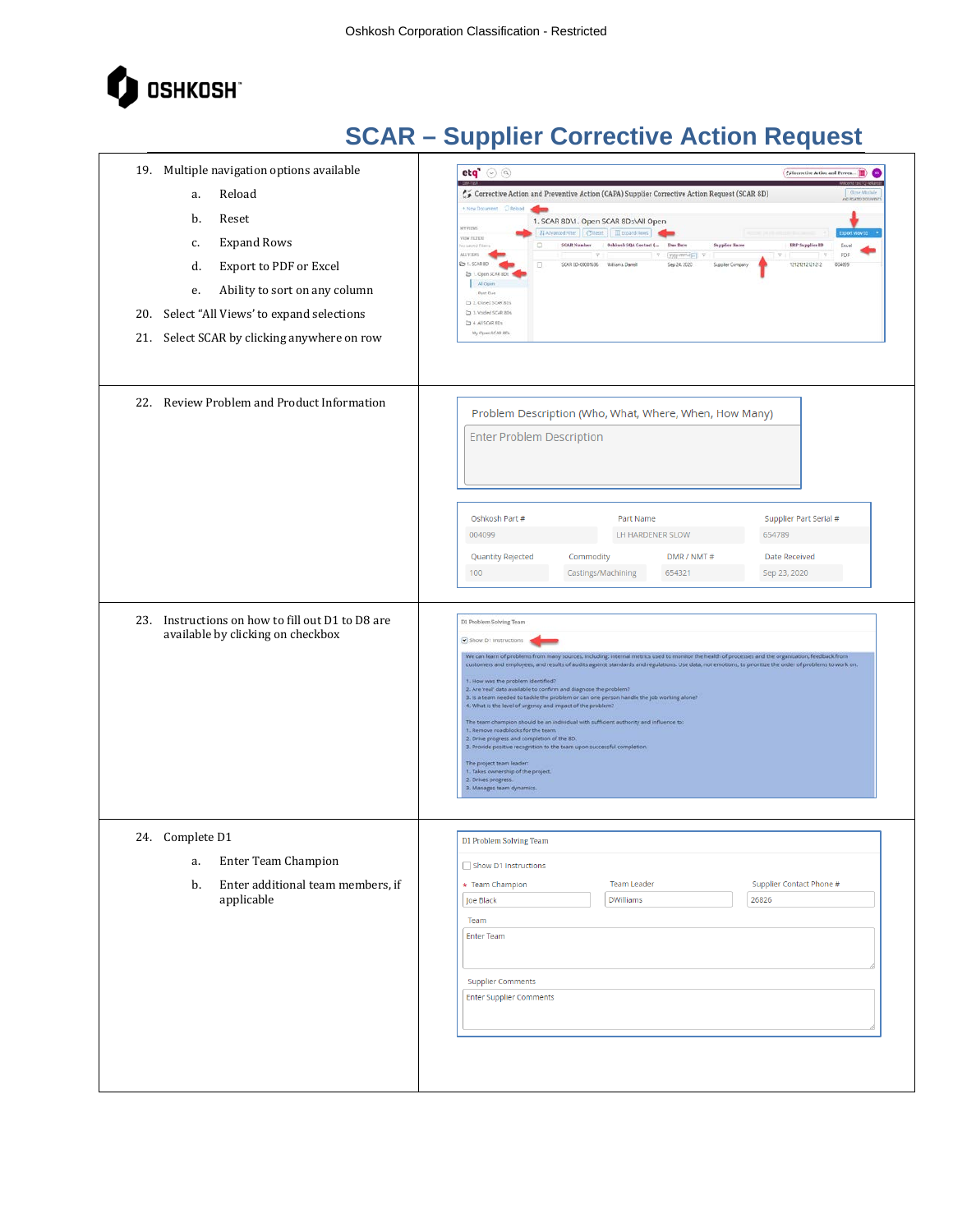

| 25. Complete D2<br><b>Enter Problem Statement</b><br>a.<br>Enter Recommendation for<br>b.<br>Corrective Action<br>Is-Is Not Template available<br>c.<br>d.<br>Add files, if applicable | D2 Problem Description<br>Show D2 Instructions<br>* Problem Statement<br>Enter Problem Statement<br>* Recommendation for Corrective Action<br>Enter Recommendation for Corrective Action and fill out is is Not template in next section if applicable<br>Problem Description Attachments<br>O File(s)<br>No Files                                                                                                                                                                                           |
|----------------------------------------------------------------------------------------------------------------------------------------------------------------------------------------|--------------------------------------------------------------------------------------------------------------------------------------------------------------------------------------------------------------------------------------------------------------------------------------------------------------------------------------------------------------------------------------------------------------------------------------------------------------------------------------------------------------|
|                                                                                                                                                                                        | Add File(s)<br>elect Template<br><b>QI</b> is is Not Template.xisx                                                                                                                                                                                                                                                                                                                                                                                                                                           |
| 26. Complete D3<br>Enter Inventory if applicable<br>a.<br>Enter Short Term Corrective<br>b.<br>Action(s)<br>Add files, if applicable<br>c.                                             | Show D3 Instructions<br>+ Oshkosh Inventory/Comments (who was<br>+ Supplier Inventory<br>· Supplier Work in Process<br>10<br>50<br>rak<br>* At External Processing<br>* In Transit<br>20<br>NA<br>Certified Cut-In Date (Clean Point)<br>Purchase Order Number<br>NA<br>$\times$ 0<br>Sep 25, 2020<br>+ Short Term Corrective Action(s)<br>Enter Short Term Corrective Action(5)<br>Pictures of Additional Documentation<br>1 File(s)<br>QC-0825 Defense.docx<br>$i \pm 2$ 8.8<br>& Download All Add File(s) |
| 27. Optional - supplier is able complete D4, D5,<br>D6 & D7 if applicable.<br>28. If this does not apply send back to Oshkosh<br>for approval of D1, D2, & D3<br>29. Select Send       | Save & Close<br>Close<br>Send<br>Save                                                                                                                                                                                                                                                                                                                                                                                                                                                                        |
| 30. Select Send<br>Supplier cannot use notify option<br>a.<br>b.<br>Supplier can enter comments<br>Email will send automatically<br>c.                                                 | Send<br>Select Phase<br>· D1, D2, D3 - Review Containment / Short Term<br>Due Date<br>Sep 25, 2020<br>Assign To<br>Williams, Darrell<br>(DWilliams@oshkoshcorp.com)<br>Supplier<br>Notify<br>cannot use<br>88<br>notify option<br>Comment<br>Cancel<br>Send                                                                                                                                                                                                                                                  |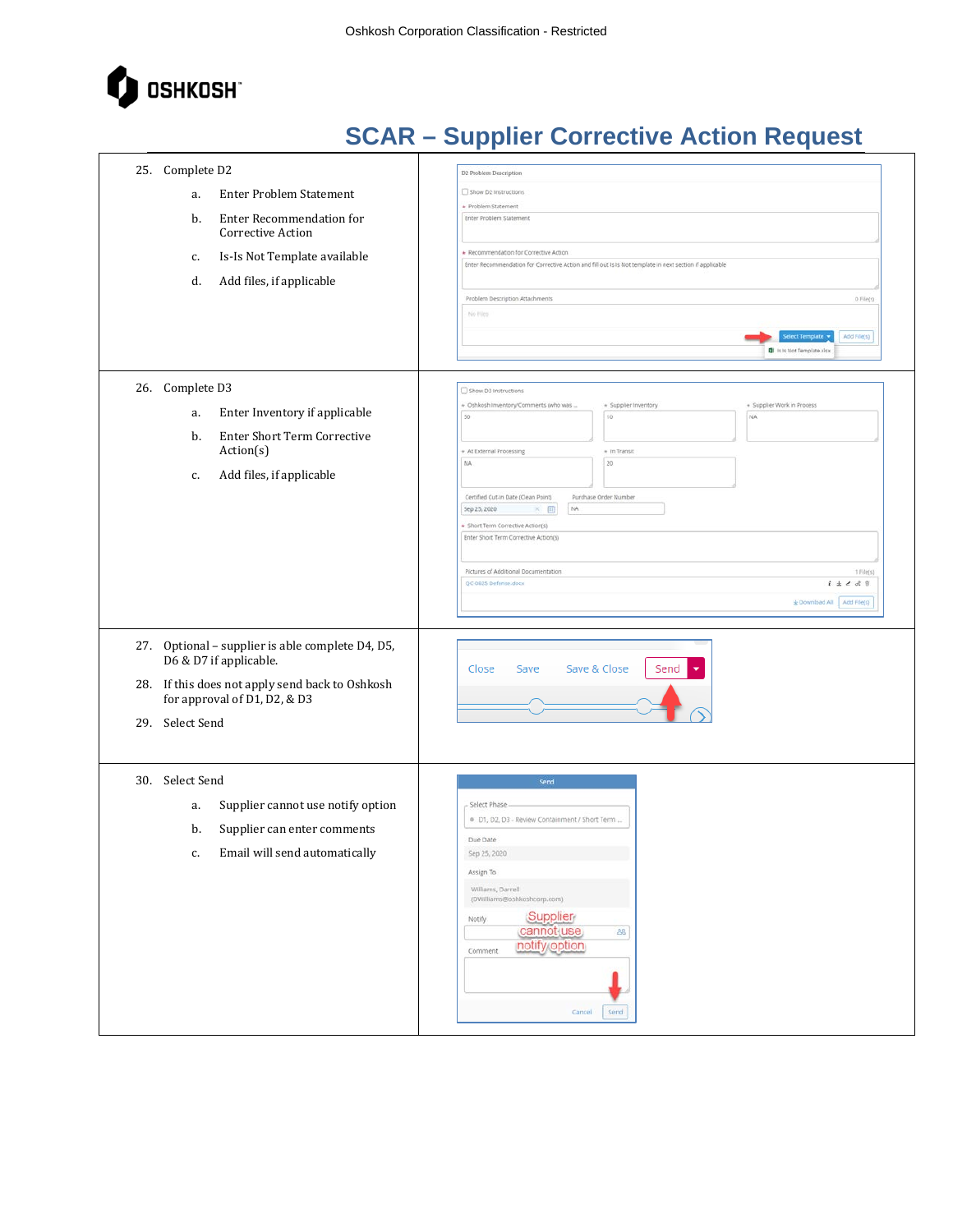

| 31. If Oshkosh accepts D1, D2, & D3 - continue<br>working D4, D5, D6 & D7                                                                                                  | Close Workflow $\triangle$<br><b>Comments</b>                                                                                                                                                                                                                                                                                                                                                                                                                                                                                                                                                                                                                                                                                                                                                                                                                                                                                                                                                                                                                                                                                                                                                                                                                                                                                                                                                      |
|----------------------------------------------------------------------------------------------------------------------------------------------------------------------------|----------------------------------------------------------------------------------------------------------------------------------------------------------------------------------------------------------------------------------------------------------------------------------------------------------------------------------------------------------------------------------------------------------------------------------------------------------------------------------------------------------------------------------------------------------------------------------------------------------------------------------------------------------------------------------------------------------------------------------------------------------------------------------------------------------------------------------------------------------------------------------------------------------------------------------------------------------------------------------------------------------------------------------------------------------------------------------------------------------------------------------------------------------------------------------------------------------------------------------------------------------------------------------------------------------------------------------------------------------------------------------------------------|
| 32. If Oshkosh rejects D1, D2 & D3 - email will<br>explain why along with comments section of<br>SCAR (email will be same as initial email) only<br>with comments          | Last Comment<br>×<br>Williams, Darrell (DWilliams@oSep 23, 2020 6:56 PM<br><b>DW</b><br>Enter comments as to why SCAR is being rejected<br>v<br>mmı<br>Please login to Oshkosh Reliance, Select, My Open, verify due date of your SCAR, complete and send back prior to the due date of each phase.<br>Reliance SCAR process potentially requires you to submit responses by phase or you have the option to complete all phases at once.<br>Phase 1: Complete steps D1 - D3, Containment Actions & Short-Term Corrective Actions, submit within 24 hours<br>Phase 2: Complete steps D4, D5, D6, D7, Root Cause, Corrective, & Preventive Actions, final submission within 30 days<br>Each phase will be reviewed by the initiator of the SCAR.<br>Supplier training video located here: https://osn.oshkoshcorp.com/training.htm<br>SCAR #: SCAR 8D-00001696 Status: D1, D2, D3 - Containment / Short Term Corrective Action<br>Segment: Defense Production<br>Title of Defect: SCAR Training<br>Supplier Name: Supplier Company<br>ERP Supplier ID: 12121212121212<br>Part #: 004099<br>Part Name: LH HARDENER SLOW<br>Problem Description: Enter Problem Description<br>Last Comment: Williams, Darrell (DWilliams@oshkoshcorp.com) (968) Sep 23, 2020 6:56 PM: Enter comments as to why SCAR is being rejected<br>Please click link to open the document:<br><b>SCAR 8D # SCAR 8D-00001696</b> |
| 33. Complete D4<br>Enter Root Cause Analysis<br>a.<br><b>Enter Analysis Method</b><br>b.<br>Analysis Method Worksheet<br>c.<br>available<br>Add files, if applicable<br>d. | D4 Root Cause Analysis<br>Show D4 Instructions<br>+ Root Cause Analysis<br>Enter Root Cause Analysis<br>- * Analysis Method<br>$•$ 5-Whys<br>O Fishbone<br>O HERCA<br>O Other<br>* Attachment of Analysis<br>0 File(s)<br>No Files<br>Select Template<br>Add File(s)<br><b>QI</b> Analysis Method.xlsx                                                                                                                                                                                                                                                                                                                                                                                                                                                                                                                                                                                                                                                                                                                                                                                                                                                                                                                                                                                                                                                                                             |
| 34. Complete D5<br>Enter Long Term Corrective<br>a.<br>Actions<br>Add files, if applicable<br>b.<br>Verify Error Proofing<br>c.<br>Add file, if applicable<br>d.           | Show D5 Instructions<br>+ Long Term Corrective Actions<br>Enter Long Term Corrective Actions<br>Long Term Corrective Action Attachments<br>0 File(s)<br>No Files<br>Add File(s)<br>- * Error Proofing Completed<br>$•$ Yes<br>O No<br>O N/A<br>Objective Evidence<br>0 File(s)<br>No Files<br>Add File(s)                                                                                                                                                                                                                                                                                                                                                                                                                                                                                                                                                                                                                                                                                                                                                                                                                                                                                                                                                                                                                                                                                          |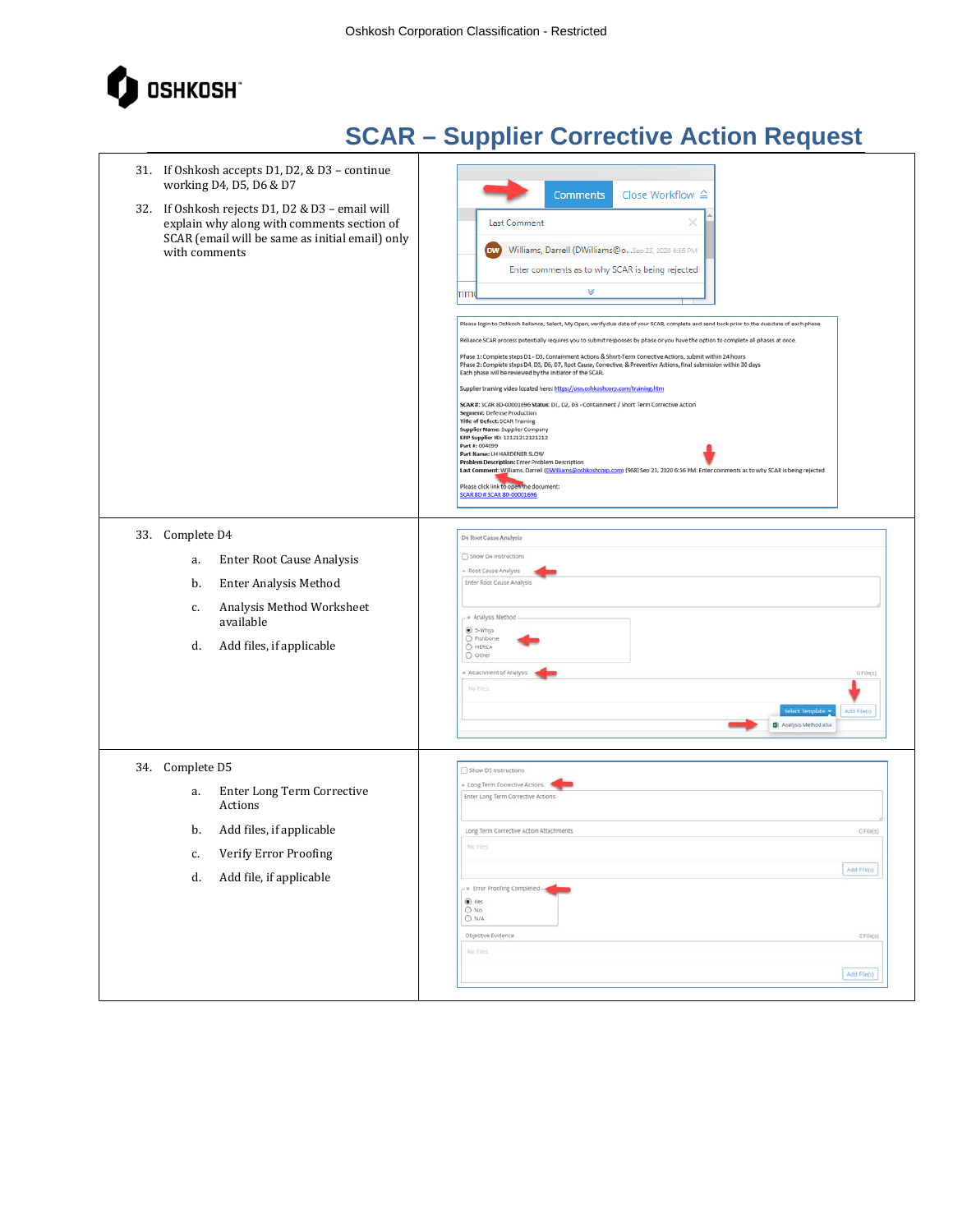

| 35. Complete D6<br>Enter Implementation and<br>a.<br>Verification of Long-Term<br>Corrective Actions<br>Add file, if applicable<br>b.<br>Verify Control Plan and FMEA<br>с.<br>Reviewed<br>Add file, if applicable<br>d. | D6 Implementation and Verification of Long Term Corrective Actions<br>Show D6 Instructions<br>* Implementation and Verification of Long Term Corrective Actions<br>Enter Implementation and Verification of Long Term Corrective Actions<br>$0$ File(s)<br>Implementation and Verification of Long Term Corrective Actions Attachments<br>No filles<br>Add File(s)<br>+ Control Plan and FMEA<br>Reviewed<br>O Yes<br>$\bigcirc_{N\!/\!h}^{\sf No}$<br>Objective Evidence<br>0 File(s)<br>No Files |
|--------------------------------------------------------------------------------------------------------------------------------------------------------------------------------------------------------------------------|----------------------------------------------------------------------------------------------------------------------------------------------------------------------------------------------------------------------------------------------------------------------------------------------------------------------------------------------------------------------------------------------------------------------------------------------------------------------------------------------------|
| 36. Complete D7<br><b>Enter Preventive Actions</b><br>a.<br>Add file, if applicable<br>b.                                                                                                                                | Add File(s)<br>D7 Preventive Actions<br>Show D7 Instructions<br>* Preventive Actions<br>Enter Preventive Actions                                                                                                                                                                                                                                                                                                                                                                                   |
|                                                                                                                                                                                                                          | Preventive Action Attachments<br>0 File(s)<br>No Films<br>Add File(s)                                                                                                                                                                                                                                                                                                                                                                                                                              |
| 37. Select Send                                                                                                                                                                                                          | $\preccurlyeq$<br>Save & Close<br>Send<br>Save<br>Close<br>٠<br>↘<br>D8 - Verify<br><b>Effective</b>                                                                                                                                                                                                                                                                                                                                                                                               |
| 38. Select Send<br>Supplier cannot use notify option<br>a.<br>Supplier can enter comments<br>b.<br>Email will send automatically<br>c.                                                                                   | Send<br>Select Phase<br>· D4, D5, D6, D7 - Review Root Cause, Corrective<br>Due Date<br>Sep 30, 2020<br>Assign To<br>Williams, Darrell<br>(DWilliams@oshkoshcorp.com)<br>Notify<br>88<br>Comment<br>Enter comments as needed<br>Cancel<br>Send                                                                                                                                                                                                                                                     |